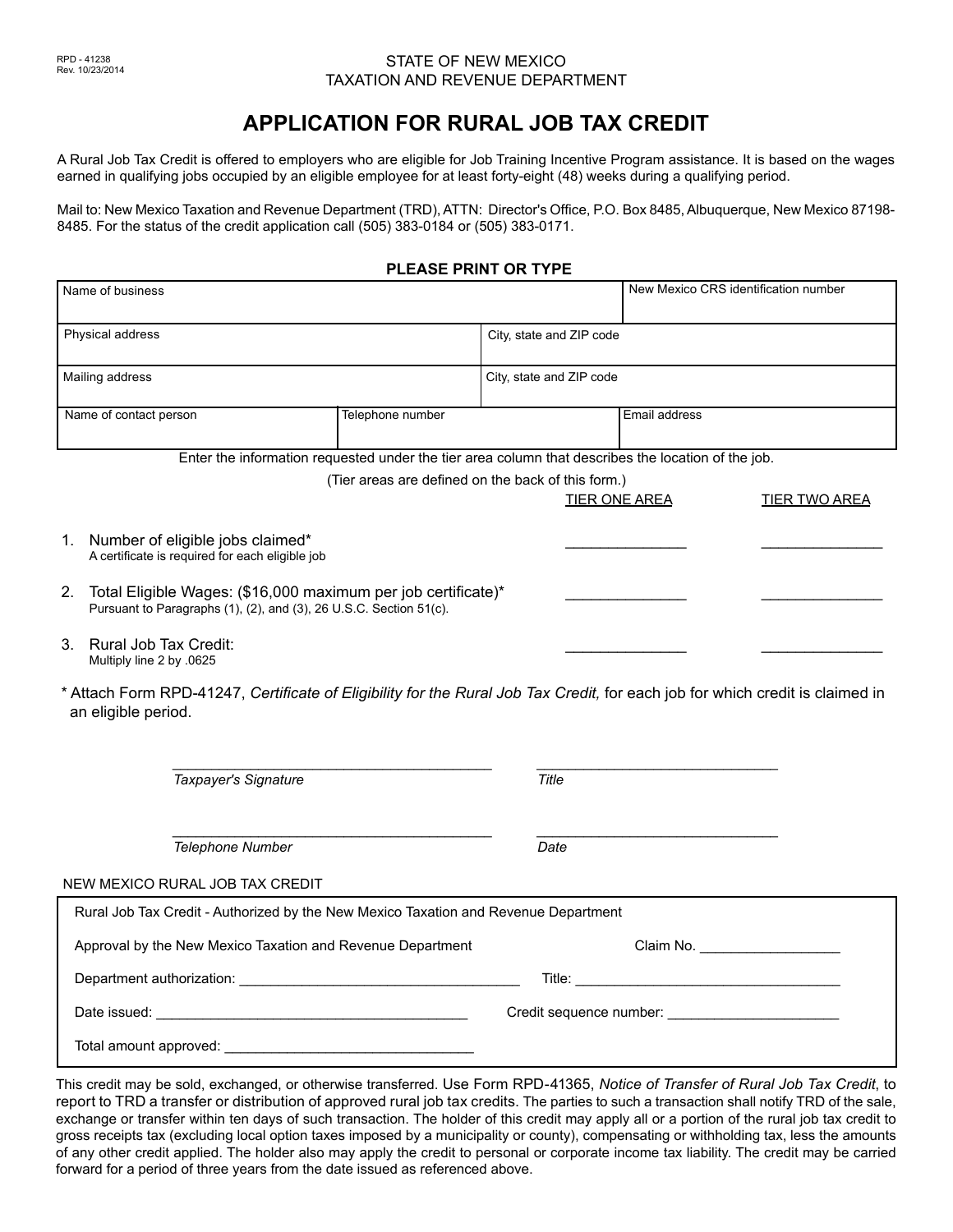# STATE OF NEW MEXICO - TAXATION AND REVENUE DEPARTMENT **Application for Rural Job Tax Credit Instructions**

### **ABOUT THIS CREDIT**

The purpose of the rural job tax credit is to encourage businesses to start new businesses in rural areas of New Mexico.

The Rural Job Tax Credit Act, Section 7-2E-1.1 NMSA 1978 provides a credit for eligible rural employers for wages paid to an eligible employee for each qualifying job the employer creates after July 1, 2000. The amount of the rural job tax credit is 6.25% of the first \$16,000 in wages paid for the qualifying job in a qualifying period. An eligible employee must occupy the qualified job for at least 48 weeks.

The Rural Job Tax Credit may be claimed for each qualifying job for a maximum of four qualifying periods if the job is performed or based at a location in a tier one area, and two qualifying periods if the job is performed or based at a location in a tier two area.

### **Definition of Tier Areas and Rural Area**

A rural area *excludes* Albuquerque, Corrales, Farmington, Las Cruces, Los Alamos County, Los Ranchos, Rio Rancho, Santa Fe, or Tijeras, or any area within a ten-mile zone around any of these municipalities. A tier two area is within the cities of Alamogordo, Carlsbad, Clovis, Gallup, Hobbs, and Roswell. A tier one area is anywhere within New Mexico not listed above.

### **Definition of Eligible Employer**

An employer who is eligible\* for Job Training Incentive Program (JTIP) assistance by the New Mexico Economic Development Department, pursuant to Section 21-19-7 NMSA 1978. To learn more about JTIP assistance contact: New Mexico Economic Development Department, Joseph M. Montoya Building, 1100 So. St. Francis Drive, Santa Fe, NM 87505-4147 or call: (505) 827-0300 or (800) 374- 3061. Their Internet address is: www.gonm.biz/.

\*Prior to July 1, 2013, the employer needed to be approved for JTIP assistance. Effective July 1, 2013, an eligible employer qualifies when they can show that they are eligible for JTIP assistance.

# **Definition of Qualifying Job**

A job established by an eligible employer that is occupied by an eligible employee for at least 48 weeks of a qualifying period.

A qualifying job shall not be eligible for a rural job tax credit pursuant to this section if:

- 1. The job is created due to a business merger, acquisition or other change in organization;
- 2. The eligible employee was terminated from employment in New Mexico by another employer involved in the merger, acquisition or other change in organization; and
- 3. The job is performed by:
	- a. The person who performed the job or its functional equivalent prior to the business merger, acquisition or other change in organization; or
	- b. A person replacing the person who performed the job or its functional equivalent prior to the business merger, acquisition or other change in organization.

If, however, a qualifying job that was created by another employer and for which the rural job tax credit claim was received by the Taxation and Revenue Department prior to July 1, 2013, and is under review or has been approved shall remain eligible for the rural job tax credit for the balance of the qualifying periods for which the job qualifies by the new employer that results from a business merger, acquisition or other change in the organization.

A job shall not be eligible for a rural job tax credit pursuant to this section if the job is created due to an eligible employer entering into a contract or becoming a subcontractor to a contract with a governmental entity that replaces one or more entities performing functionally equivalent services for the governmental entity in New Mexico unless the job is a qualifying job that was not being performed by an employee of the replaced entity.

# **Definition of Qualifying Period**

A period of 12 months beginning on the day an eligible employee began working in the qualifying job, or a period of 12 months beginning on the anniversary of the day an eligible employee began working in a qualified job.

# **Definition of Wages**

Effective July 1, 2013, **wages** means all compensation paid by an eligible employer to an eligible employee through the employer's payroll system, including those wages the employee elects to defer or redirect, such as the employee's contribution to 401(k) or cafeteria plan programs, but not including benefits or the employer's share of payroll taxes.

# **CERTIFICATIONS**

The employer shall certify the amount of wages paid to each eligible employee during each qualified period, the number of weeks during the period the position was occupied, and whether the qualifying job was in a tier one or a tier two area. Form RPD-41247, *Certificate of Eligibility for the Rural Job Tax Credit,* must be completed for each eligible job within an eligible period. Certificates must be notarized and submitted with the application.

# **APPLICATION**

Apply to the Taxation and Revenue Department (TRD) for the credit by completing Form RPD-41238, *Application for Rural Job Tax Credit*. Complete Form RPD-41247, *Certificate of Eligibility for the Rural Job Tax Credit,* for